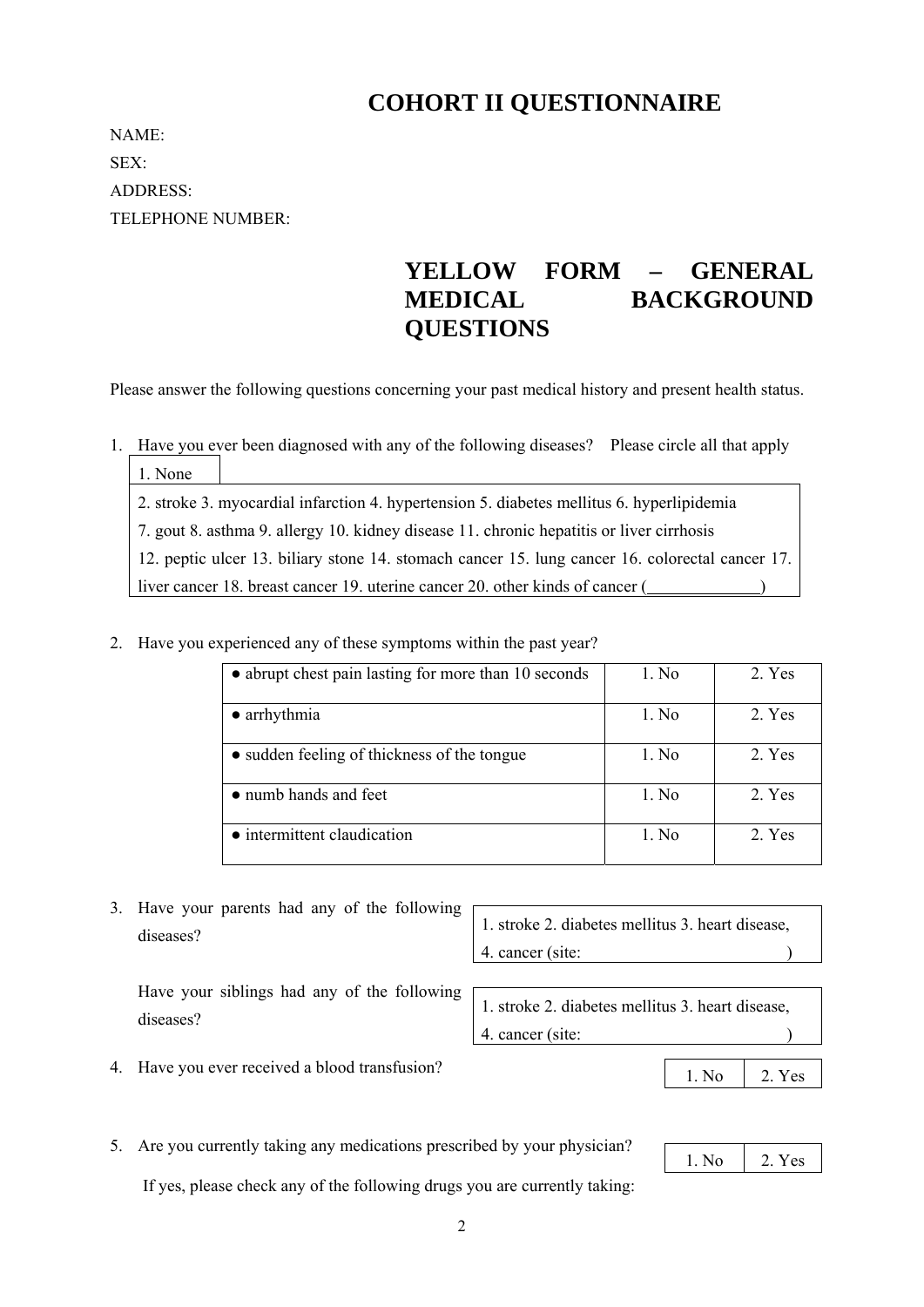|    | 1. Drugs for hypertension, 2. Drugs for decreasing blood lipid level, 3. Drugs for diabetes |              |                                       |  |  |  |
|----|---------------------------------------------------------------------------------------------|--------------|---------------------------------------|--|--|--|
|    | mellitus, 4. Drugs for gout, 5. Drugs for angina pectoris, 6. Unknown drugs,                |              |                                       |  |  |  |
|    | $7.$ Other drugs ( $\_\_$                                                                   |              |                                       |  |  |  |
|    |                                                                                             |              |                                       |  |  |  |
| 6. | How often do you take vitamin supplements?                                                  | 1.           | Almost never                          |  |  |  |
|    |                                                                                             |              | 1 to 4 days per week                  |  |  |  |
|    | Please check which kinds of vitamins you take.                                              |              | 3. Nearly every day                   |  |  |  |
|    | 1. Vitamin B compound 2. Vitamin C                                                          | 3. Vitamin E | 4. Vitamin A                          |  |  |  |
|    | 5. Multi-vitamins<br>6. Other (                                                             |              |                                       |  |  |  |
| 7. | Have you undergone a medical examination or screening test within the                       |              | 1. No<br>2. Yes                       |  |  |  |
|    | past year?                                                                                  |              |                                       |  |  |  |
| 8. | Have you had your blood pressure taken within the past year?                                |              | 1. No<br>2. Yes                       |  |  |  |
|    | If yes, how would you describe your blood pressure?                                         |              |                                       |  |  |  |
|    | 1. High                                                                                     | 2. Not high  | 3. Don't know                         |  |  |  |
|    | Systolic:<br>Please record your most recent blood pressure<br>Diastolic:<br>measurement.    |              | mmHg<br>mmHg<br>0. Don't remember     |  |  |  |
| 9. | Have you ever had your serum total cholesterol measured?                                    |              | 1. No<br>2. Yes                       |  |  |  |
|    | If yes, how would you describe your most recent blood<br>cholesterol level?                 |              | 1. High, 2. Not high<br>3. Don't know |  |  |  |
|    | Please provide your most recent serum<br>total cholesterol value.                           | mg/dl        | 0. Don't remember                     |  |  |  |
|    | 10. What are your height and body weight?<br>Height                                         | cm           | Weight<br>kg                          |  |  |  |
|    | 11. What was your body weight when you were 20 years old?                                   | kg           | 0. Don't remember                     |  |  |  |
|    | 12. How often do you participate in sports or physical exercise?                            |              |                                       |  |  |  |

| 0. Almost |       | 1. 1-3 days a $\vert$ 2. 1-2 days a $\vert$ 3. 3-4 days a |      | 5. Almost |
|-----------|-------|-----------------------------------------------------------|------|-----------|
| never     | month | week                                                      | week | every day |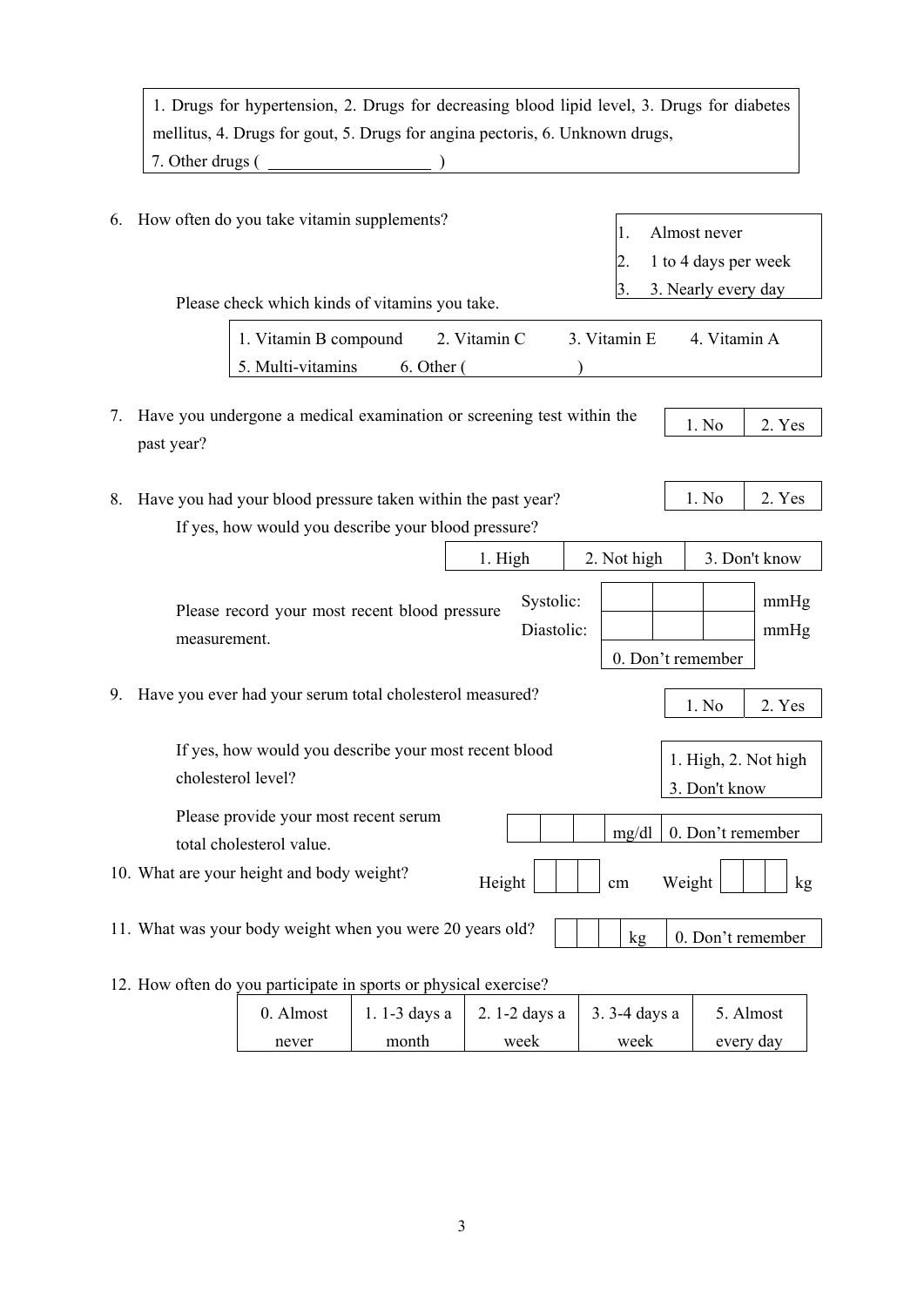## **PURPLE FORM – SMOKING AND DRINKING QUESTIONS**

Please answer the following questions concerning smoking and alcohol drinking.



3. How often are you exposed to passive smoking outside the house?

|--|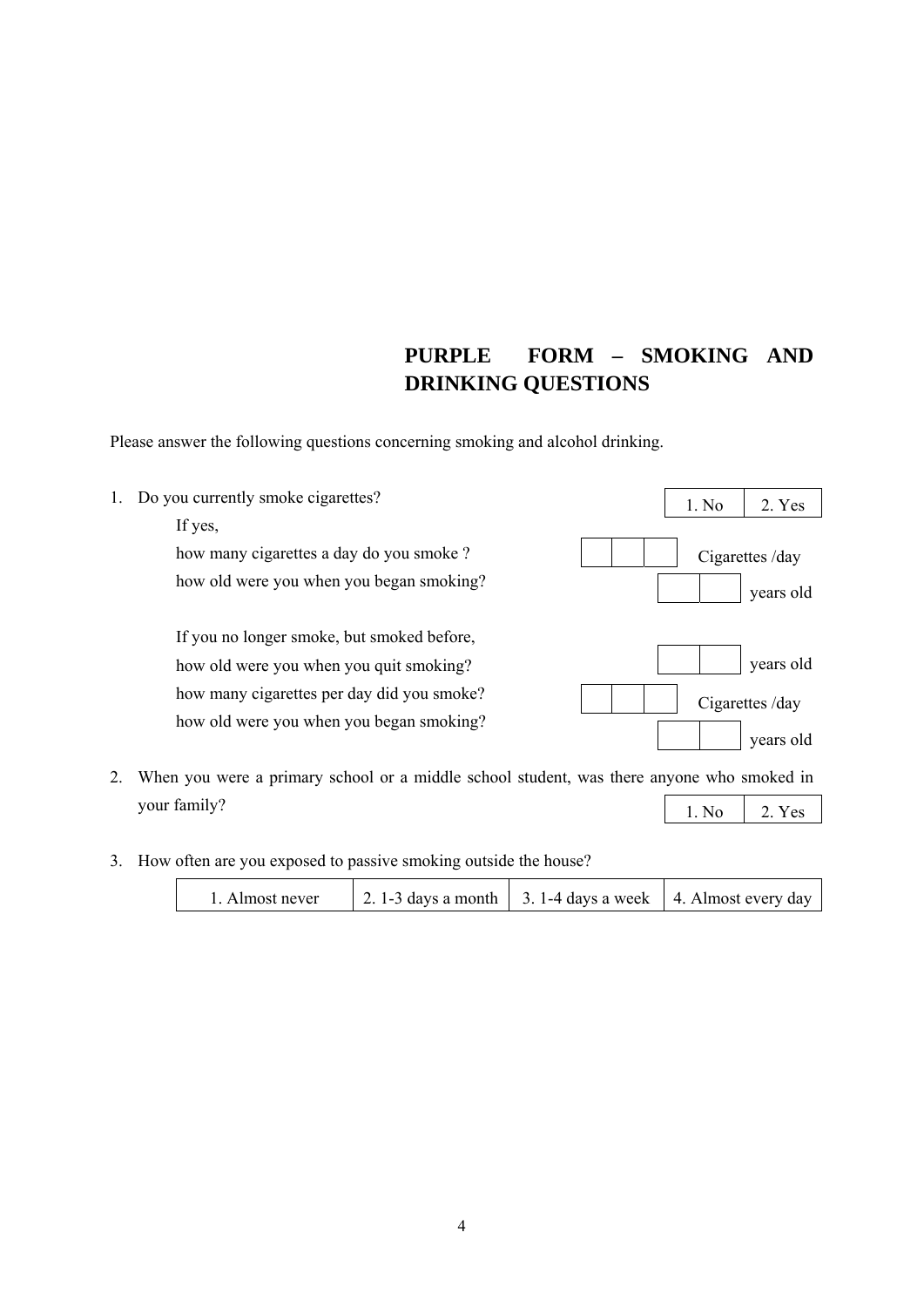4. Do you drink alcoholic beverages? 1. No  $\begin{array}{|c|c|c|c|} \hline \end{array}$  2. I did but have stopped  $\begin{array}{|c|c|c|c|} \hline \end{array}$  3. Yes

How often do you drink Japanese sake, shochu, awamori, beer, whisky, brandy, or wine? (If you have stopped drinking, please write down how often you drank before stopping).

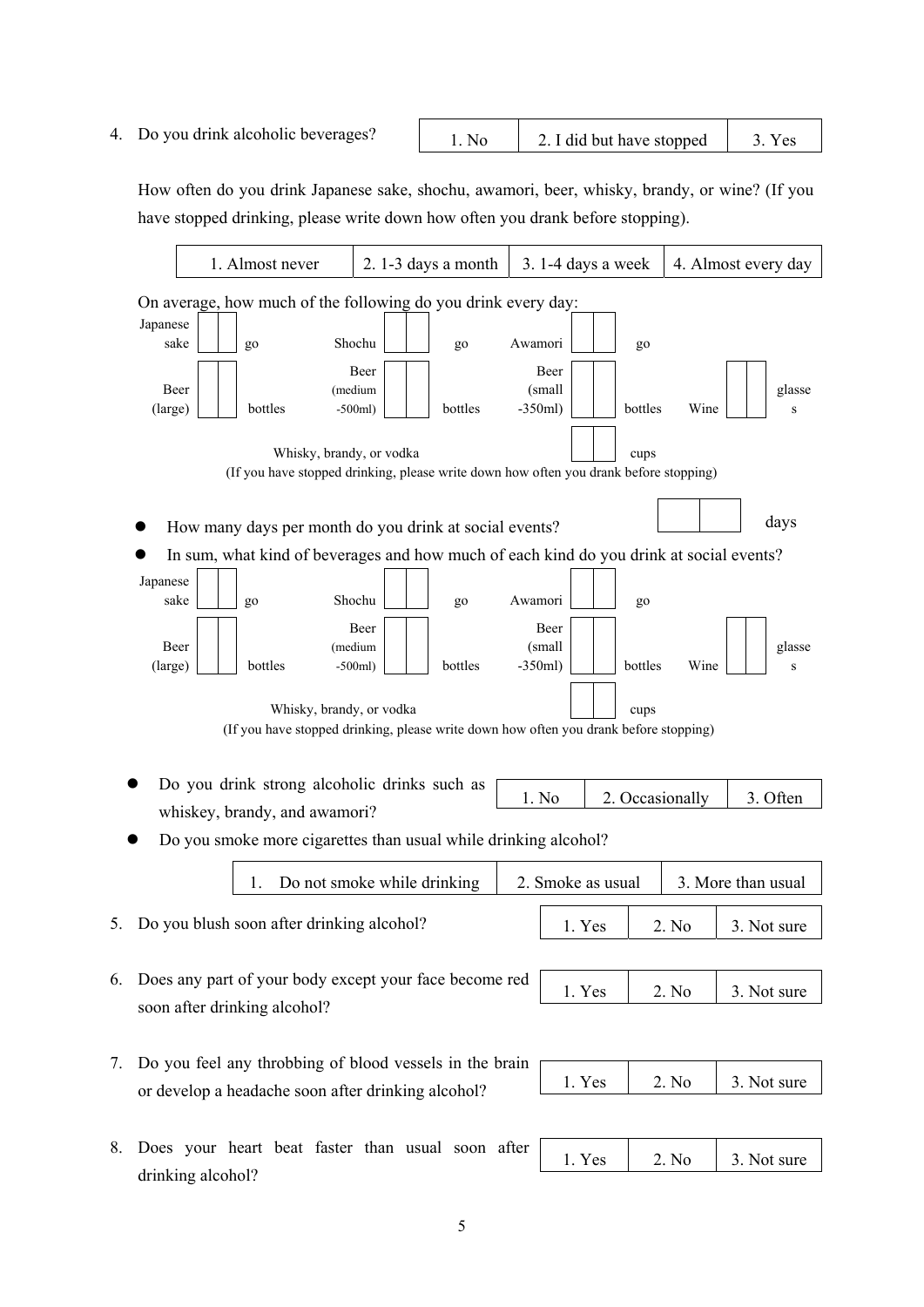#### **GREEN FORM – BASELINE DIETARY QUESTIONS**

Please answer the following questions concerning your usual food intake.

| you like the following Kinds of food: Thease encer. |           |               |         |  |  |  |  |
|-----------------------------------------------------|-----------|---------------|---------|--|--|--|--|
| Preferences/Dislikes                                | Like very | Like a little | Dislike |  |  |  |  |
|                                                     | much      |               |         |  |  |  |  |
| Food rich in oil                                    |           |               |         |  |  |  |  |
| Very salty foods                                    |           |               |         |  |  |  |  |
| Very sweet foods                                    |           |               |         |  |  |  |  |
| Sour food                                           |           |               |         |  |  |  |  |
| Sweets, such as desserts                            |           |               |         |  |  |  |  |
| Hot foods and drinks                                |           |               |         |  |  |  |  |

1. How do you like the following kinds of food? Please check.

2. Which kind of cooking method do you use most often use when you cook the following foods? Please check one of the following methods.

|                    | Raw | Boil | Grill | Deep-fry | Saute |
|--------------------|-----|------|-------|----------|-------|
| Meats              |     |      |       |          |       |
| Fish and shellfish |     |      |       |          |       |
| Green vegetables   |     |      |       |          |       |
| Carrots            |     |      |       |          |       |

3. How often do you have the following kinds of foods? Please check.

| Frequency  | Almost | $1-2$ days | $3-4$ days | Almost    |
|------------|--------|------------|------------|-----------|
|            | never  | /week      | /week      | every day |
| Fried food |        |            |            |           |
| Mayonnaise |        |            |            |           |
| Dressing   |        |            |            |           |
| Ketchup    |        |            |            |           |

4. On average, how many bowls (normal size) of rice do you have per day?

1. Almost never have rice

2. Approximately bowls a day

5. How often do you have miso soup?

|                                                                  | Almost never | 1-2 days /week | 3-4 days /week | Almost every day |  |
|------------------------------------------------------------------|--------------|----------------|----------------|------------------|--|
| If almost every day, how many cups on average do you have a day? | cups         |                |                |                  |  |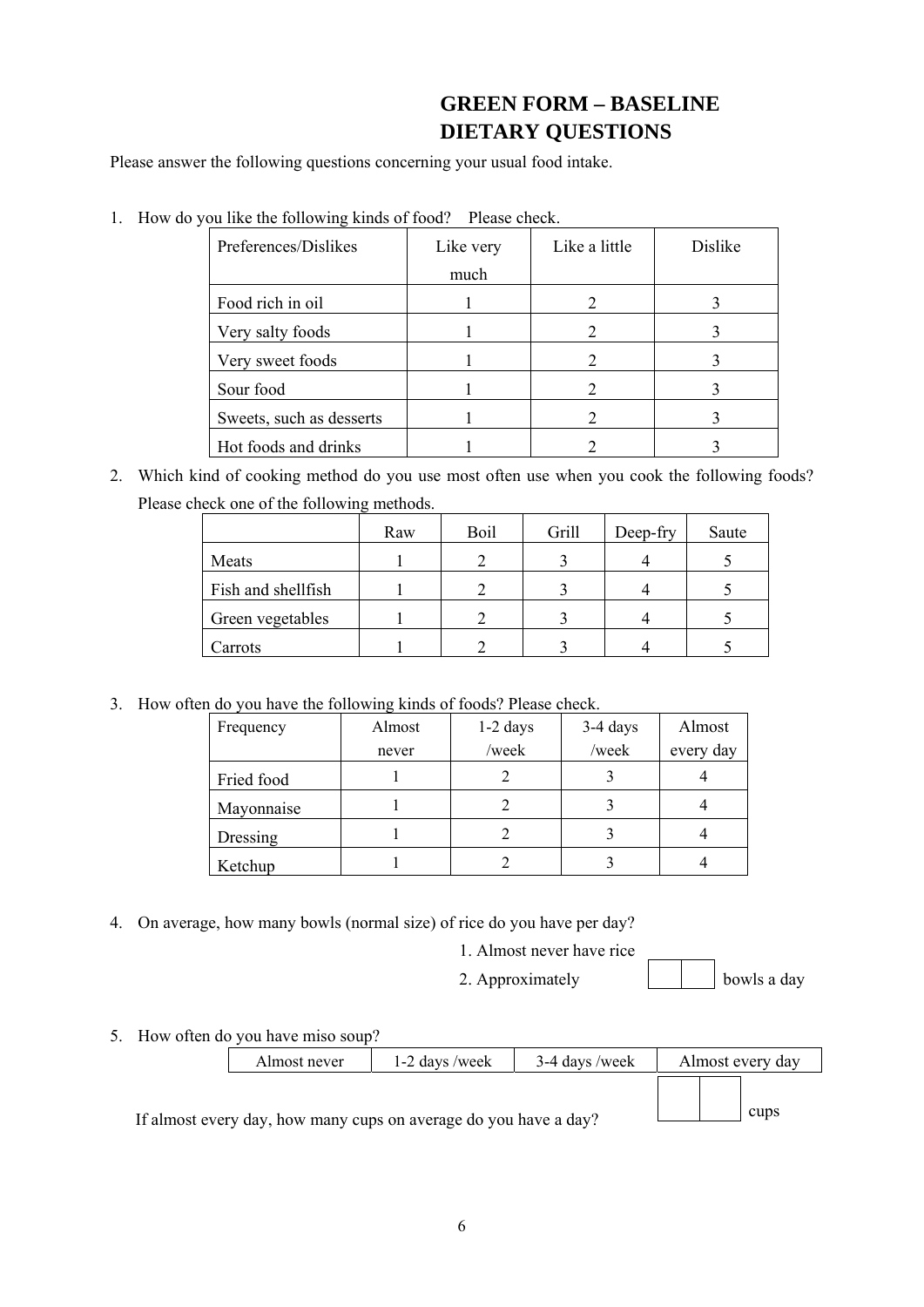| Frequency                                         | Almost       | Seldom         | $1-2$ days              | 3-4 days                 | Almost        |
|---------------------------------------------------|--------------|----------------|-------------------------|--------------------------|---------------|
|                                                   | never        |                | /week                   | /week                    | every day     |
| Chicken                                           | $\mathbf{1}$ | $\overline{2}$ | 3                       | 4                        | 5             |
| Beef                                              | $\mathbf{1}$ | $\overline{2}$ | $\overline{3}$          | $\overline{4}$           | 5             |
| Pork                                              | 1            | $\overline{2}$ | 3                       | $\overline{4}$           | 5             |
| Ham, sausage, bacon                               | $\mathbf{1}$ | $\overline{2}$ | 3                       | $\overline{4}$           | 5             |
| Liver                                             | $\mathbf{1}$ | $\overline{2}$ | 3                       | $\overline{4}$           | 5             |
| Fresh fish (sashimi, boiled fish, grilled<br>fish | 1            | $\overline{2}$ | 3                       | 4                        | 5             |
| Dried fish, dried salted salmon                   | $\mathbf{1}$ | $\overline{2}$ | 3                       | $\overline{4}$           | 5             |
| Minced fish products                              | $\mathbf{1}$ | $\overline{2}$ | 3                       | $\overline{4}$           | 5             |
| Canned fish                                       | 1            | $\overline{2}$ | 3                       | 4                        | 5             |
| Pickled fish                                      | 1            | $\overline{2}$ | 3                       | $\overline{4}$           | 5             |
| Whitebait                                         | 1            | $\overline{2}$ | 3                       | $\overline{4}$           | $\mathfrak s$ |
| Seaweed (kelp, wakame, etc)                       | $\mathbf{1}$ | $\overline{2}$ | 3                       | $\overline{4}$           | 5             |
| Green vegetables                                  | $\mathbf{1}$ | $\overline{2}$ | $\overline{3}$          | $\overline{4}$           | 5             |
| Carrots                                           | 1            | $\overline{2}$ | $\overline{\mathbf{3}}$ | $\overline{4}$           | 5             |
| Tomato                                            | $\mathbf{1}$ | $\overline{2}$ | 3                       | $\overline{4}$           | 5             |
| Potato                                            | 1            | $\overline{2}$ | $\overline{3}$          | $\overline{4}$           | 5             |
| Bean curd                                         | $\mathbf{1}$ | $\overline{2}$ | 3                       | $\overline{4}$           | 5             |
| Natto                                             | $\mathbf{1}$ | $\overline{2}$ | 3                       | $\overline{4}$           | 5             |
| Tsukemono, nozawana                               | $\mathbf{1}$ | $\overline{2}$ | 3                       | $\overline{4}$           | 5             |
| Other kinds of tsukemono                          | $\mathbf{1}$ | $\overline{2}$ | 3                       | $\overline{4}$           | 5             |
| Apples                                            | 1            | $\overline{2}$ | 3                       | $\overline{4}$           | 5             |
| Oranges                                           | $\mathbf{1}$ | $\overline{2}$ | 3                       | $\overline{4}$           | 5             |
| Egg                                               | $\mathbf{1}$ | $\overline{2}$ | 3                       | 4                        | 5             |
| Milk                                              | 1            | $\overline{2}$ | 3                       | $\overline{4}$           | 5             |
| Cheese                                            | $\mathbf{1}$ | $\overline{2}$ | 3                       | $\overline{\mathcal{A}}$ | 5             |
| Yogurt                                            | $\mathbf{1}$ | $\overline{c}$ | $\overline{3}$          | $\overline{\mathcal{A}}$ | 5             |
| <b>Butter</b>                                     | $\mathbf{1}$ | $\overline{2}$ | $\overline{3}$          | $\overline{4}$           | 5             |
| Margarine                                         | 1            | $\overline{2}$ | $\mathfrak{Z}$          | $\overline{\mathbf{4}}$  | 5             |
| <b>Bread</b>                                      | $\mathbf{1}$ | $\overline{2}$ | $\overline{\mathbf{3}}$ | $\overline{4}$           | 5             |
| Noodles (except instant noodles)                  | $\mathbf{1}$ | $\overline{2}$ | $\mathfrak{Z}$          | $\overline{4}$           | 5             |
| Instant noodles                                   | $\mathbf{1}$ | $\overline{2}$ | $\overline{\mathbf{3}}$ | $\overline{4}$           | 5             |
| Dessert                                           | $\mathbf{1}$ | $\sqrt{2}$     | $\overline{3}$          | $\overline{4}$           | 5             |
| Japanese dessert                                  | $\mathbf{1}$ | $\overline{2}$ | $\overline{3}$          | $\overline{4}$           | 5             |

6. Please describe your usual dietary habits. Check how many times you usually eat each food item. When your intake varies by season, write the number of times this month.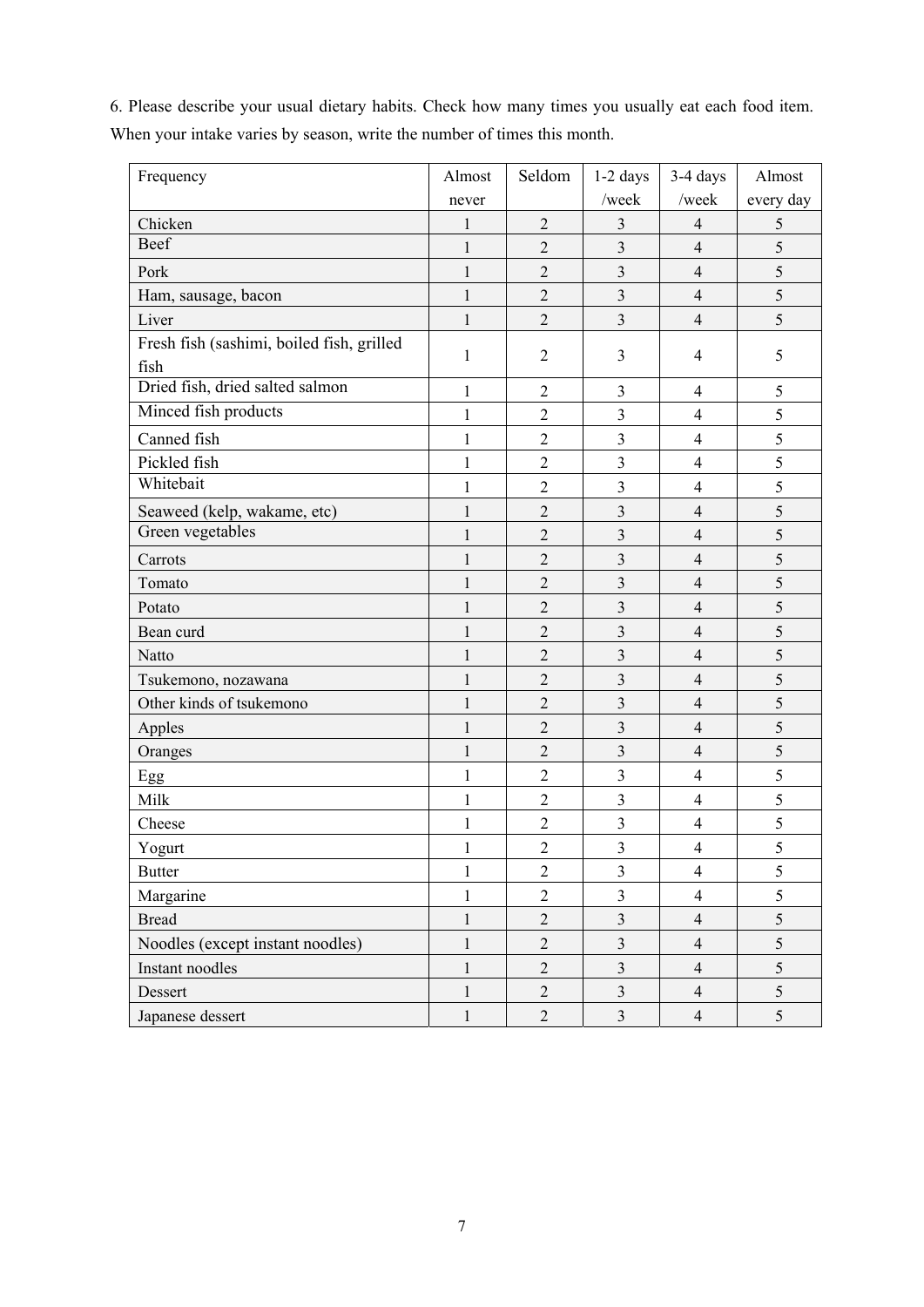Portion size: How would you describe your average portion size of the following foods? Please look at the following photo examples of food. If the amount is about half that of the example, please choose 'less than the example'; if more than one and a half times the example, please choose 'more than the example'.

|                     | Less than the | Similar to the | More than the  |
|---------------------|---------------|----------------|----------------|
|                     | example       | example        | example        |
| Chicken             | 1             | $\overline{2}$ | $\mathfrak{Z}$ |
| Beef                | 1             | $\overline{2}$ | $\overline{3}$ |
| Pork                | 1             | $\overline{2}$ | 3              |
|                     |               |                |                |
| Liver               | 1             | $\mathbf{2}$   | 3              |
| Fish                | 1             | $\overline{2}$ | 3              |
| Dried Fish          | 1             | $\overline{2}$ | 3              |
| Whitebait           | 1             | $\overline{2}$ | $\overline{3}$ |
|                     |               |                |                |
| Spinach             | 1             | $\overline{2}$ | 3              |
| Carrot              | 1             | $\overline{2}$ | 3              |
| Tomato              | 1             | $\overline{2}$ | 3              |
| Potato              | 1             | $\overline{2}$ | $\overline{3}$ |
| Bean Curd           | $\mathbf{1}$  | $\overline{2}$ | $\overline{3}$ |
| Natto               | 1             | $\overline{2}$ | $\overline{3}$ |
|                     |               |                |                |
| Apple               | 1             | $\overline{2}$ | 3              |
| Orange              | 1             | $\overline{2}$ | $\overline{3}$ |
| Egg                 | 1             | $\overline{2}$ | $\overline{3}$ |
| Milk                | $\mathbf{1}$  | $\overline{2}$ | $\mathfrak{Z}$ |
| Butter or margarine | 1             | $\overline{2}$ | $\mathfrak{Z}$ |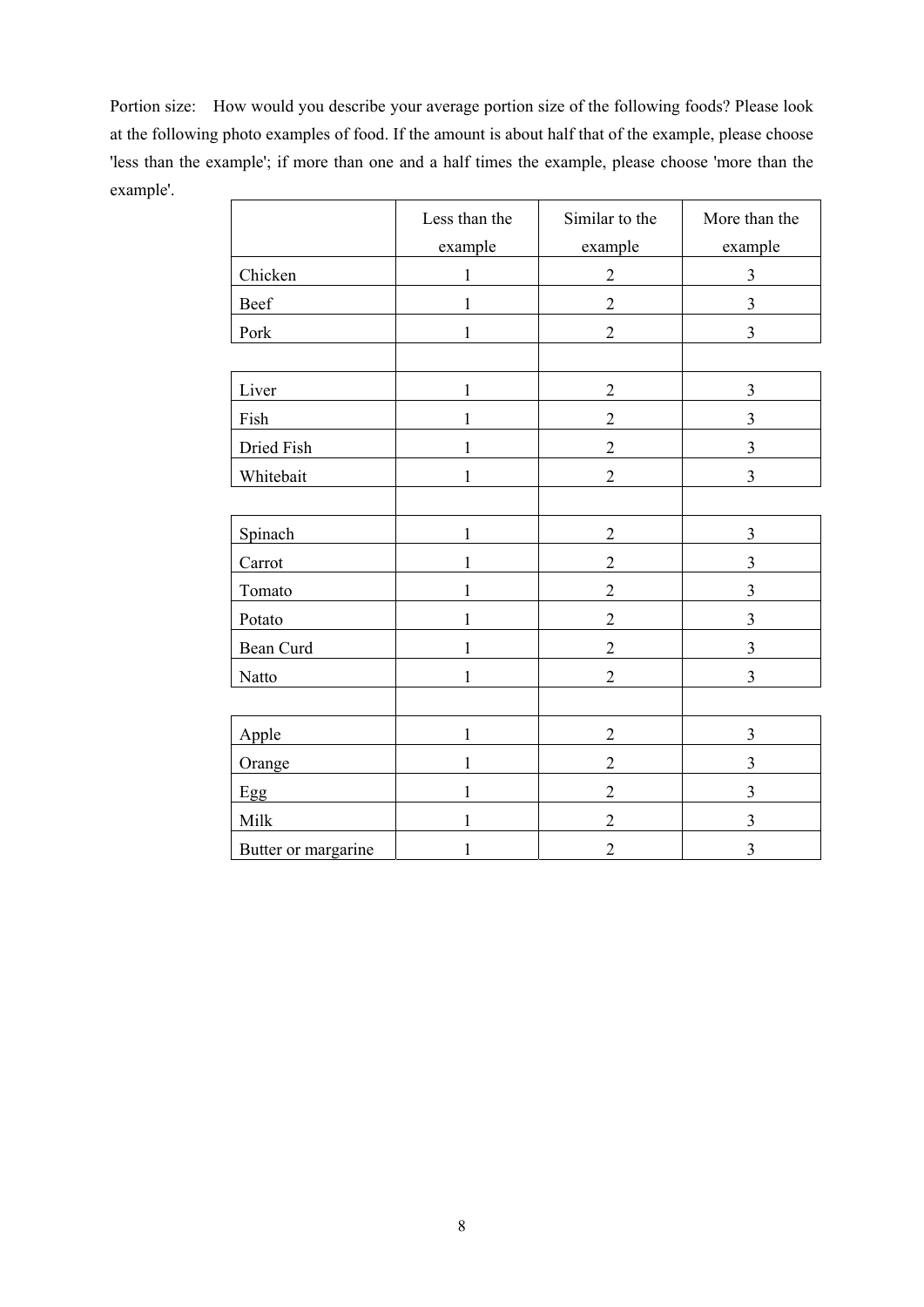1. horse mackerel 2. sardines 3. mackerel 4. pacific saury 5. herring 6. sea bream 7. flat fish 8. cod and pollack 9. barracuda 10. atka mackerel 11. tuna 12. yellowtail 13. cultured yellowtail 14. skipjack and frigate mackerel 15.salmon 16. masu 17. conger eel 18. octopus 19. squid and cuttlefish 20. crabs 21. prawns, lobsters and shrimps 22. carp 23. smelt 24. eel 25. Other ( ) 8. Do you eat parts of fish or meat burned by cooking? 9. Are you careful about your salt intake? 10. Are you careful about your cholesterol intake such as from egg or meat? 11. Are you careful about your intake of animal fat such as from butter or bacon? 12. Do you eat a lot of green and yellow vegetables? 13. How would you describe the size of your dinner? 1. Do not overeat | 2. Eat until full | 3. Overeat 14. Do you pay attention to nutritional balance in your diet? 15. Please check the frequency of your average consumption of the following beverages 1. Do not eat  $\vert$  2. Eat 1. No  $\vert$  2. Yes 1. No 2. Yes 1. No 2. Yes 1. No  $\vert$  2. Yes 1. Yes, I pay attention  $\begin{vmatrix} 2 \\ 1 \end{vmatrix}$  arely pay attention  $\begin{vmatrix} 3 \\ 3 \end{vmatrix}$  I do not pay attention

|                                                           |          | $1 - 2$                   | $3-4$                       | Almost daily  |           |              |  |
|-----------------------------------------------------------|----------|---------------------------|-----------------------------|---------------|-----------|--------------|--|
| Almost<br>days/<br>$\frac{days}{ }$<br>Frequency<br>never |          | Cups/glasses/cans/bottles |                             |               |           |              |  |
|                                                           |          | week                      | week                        | $1-2/day$     | $3-4/day$ | $\geq$ 5/day |  |
| Japanese tea (green tea)                                  | $\Omega$ |                           | $\mathcal{D}$               |               |           |              |  |
| Chinese tea (oolong tea)                                  | $\theta$ |                           | $\overline{2}$              | $\mathcal{E}$ | 4         | 5            |  |
| Black tea                                                 | $\Omega$ |                           | $\mathcal{D}_{\mathcal{L}}$ | 3             | 4         | $\varsigma$  |  |
| Coffee                                                    | $\Omega$ |                           | $\mathcal{D}$               | $\mathbf{3}$  | 4         | $\varsigma$  |  |
| Cola, carbonated soft drinks                              | $\theta$ |                           | $\mathcal{D}_{\mathcal{L}}$ | $\mathcal{E}$ | 4         | $\varsigma$  |  |
| 100% fruit juice                                          | $\Omega$ |                           | $\mathcal{D}$               | 3             | 4         | $\varsigma$  |  |
| Vegetable juice                                           | $\Omega$ |                           | $\mathcal{D}$               | 3             | 4         | $\varsigma$  |  |

16. Are you able to sleep soon after drinking coffee?

7. Please choose the three kinds of fish you most often eat.

17. Do you take sugar in coffee or black tea?

1. No 2. Yes

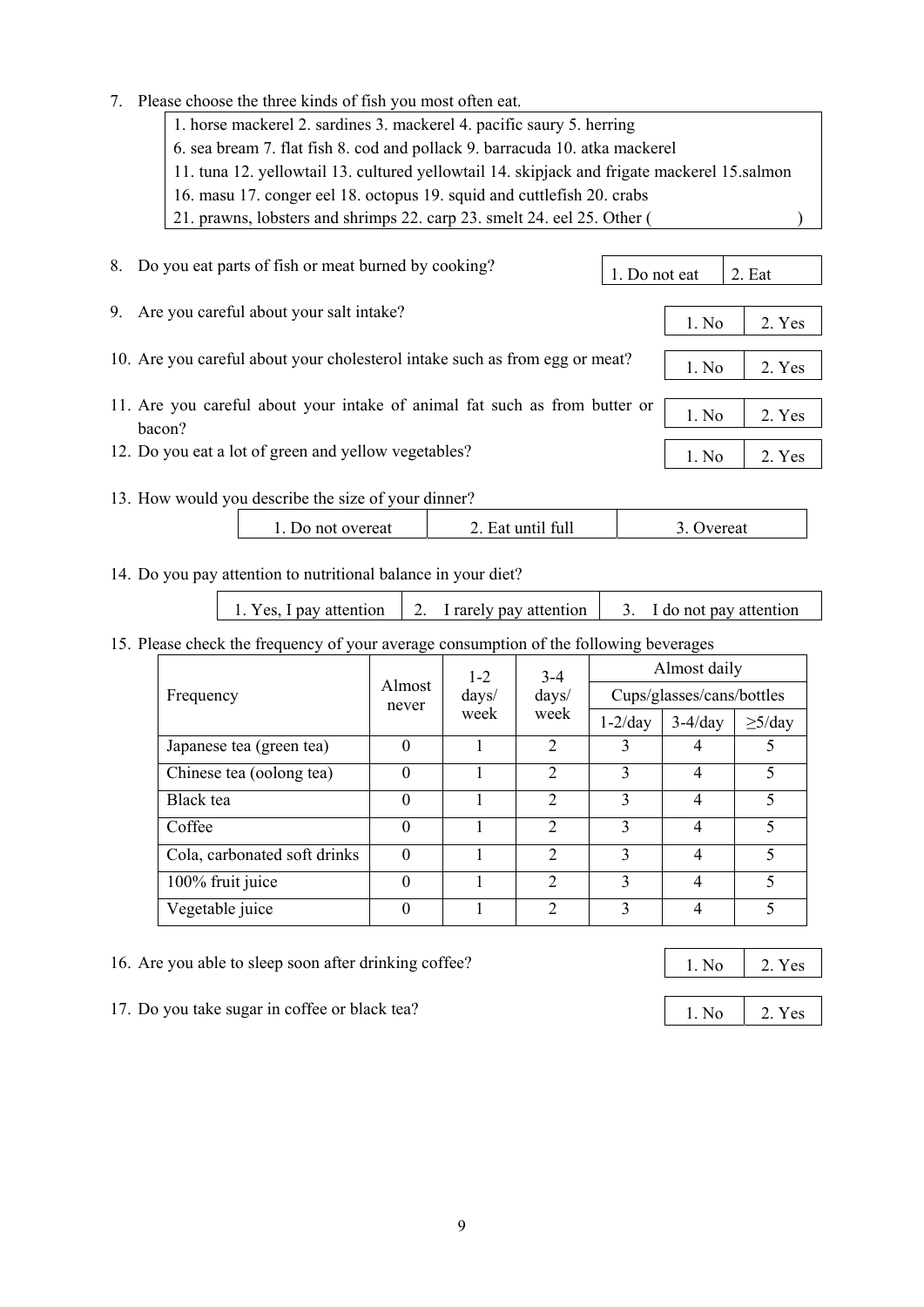## **BLUE FORM – PERSONAL BACKGROUND QUESTIONS**

Please answer the following questions concerning your personal life.

| 1. | What is your date of birth?                                                                                                                                             |
|----|-------------------------------------------------------------------------------------------------------------------------------------------------------------------------|
|    | Showa (Japanese calendar)<br>(month)<br>$\text{(day)}$<br>(year)                                                                                                        |
| 2. | Where were you born?<br>Prefecture<br>City, town or village                                                                                                             |
|    | Foreign country                                                                                                                                                         |
| 3. | Where did you reside for the longest period before you were 20 years old?                                                                                               |
|    | Prefecture<br>City, town or village                                                                                                                                     |
| 4. | How many years have you lived at your present address?<br>years<br>Please include the time you were at this address even if at another address<br>for part of the year. |
| 5. | Please describe your usual area of activity?<br>1. Not outside my own yard                                                                                              |
|    | 2. Around my home                                                                                                                                                       |
|    | 3. Far from home                                                                                                                                                        |
|    |                                                                                                                                                                         |

6. What is your current job? Please choose from among those in parentheses. If you hold more than one job, or change jobs according to season, please check all that apply.

| 10 Agriculture (11 rice 12 vegetables 13 fruit 14 horticulture 15 other)        |
|---------------------------------------------------------------------------------|
| 20 Forestry (                                                                   |
| 30 Fishery (31 ocean fishing 32 shore fishing 33 farming 34 other)              |
| 40 Business/company worker (41 administration and management, 42 office worker, |
| 43 outside office, e.g., construction and factory worker, 44 service, 45 other) |
| 50 Private/self-employed (51 Shop owner 52 Restaurant owner                     |
| 53 Owner of construction company 54 Clerical worker (self-employed) 55 Other)   |
| 60 Professional, e.g., doctor, lawyer, researcher (                             |
| 70 House wife 80 No job 90 Other                                                |
|                                                                                 |

| For how many years have you held this job?  |  |              |  | years |
|---------------------------------------------|--|--------------|--|-------|
| 7. If you are retired and do not have a job |  |              |  |       |
| now, please provide your previous job.      |  | Description: |  |       |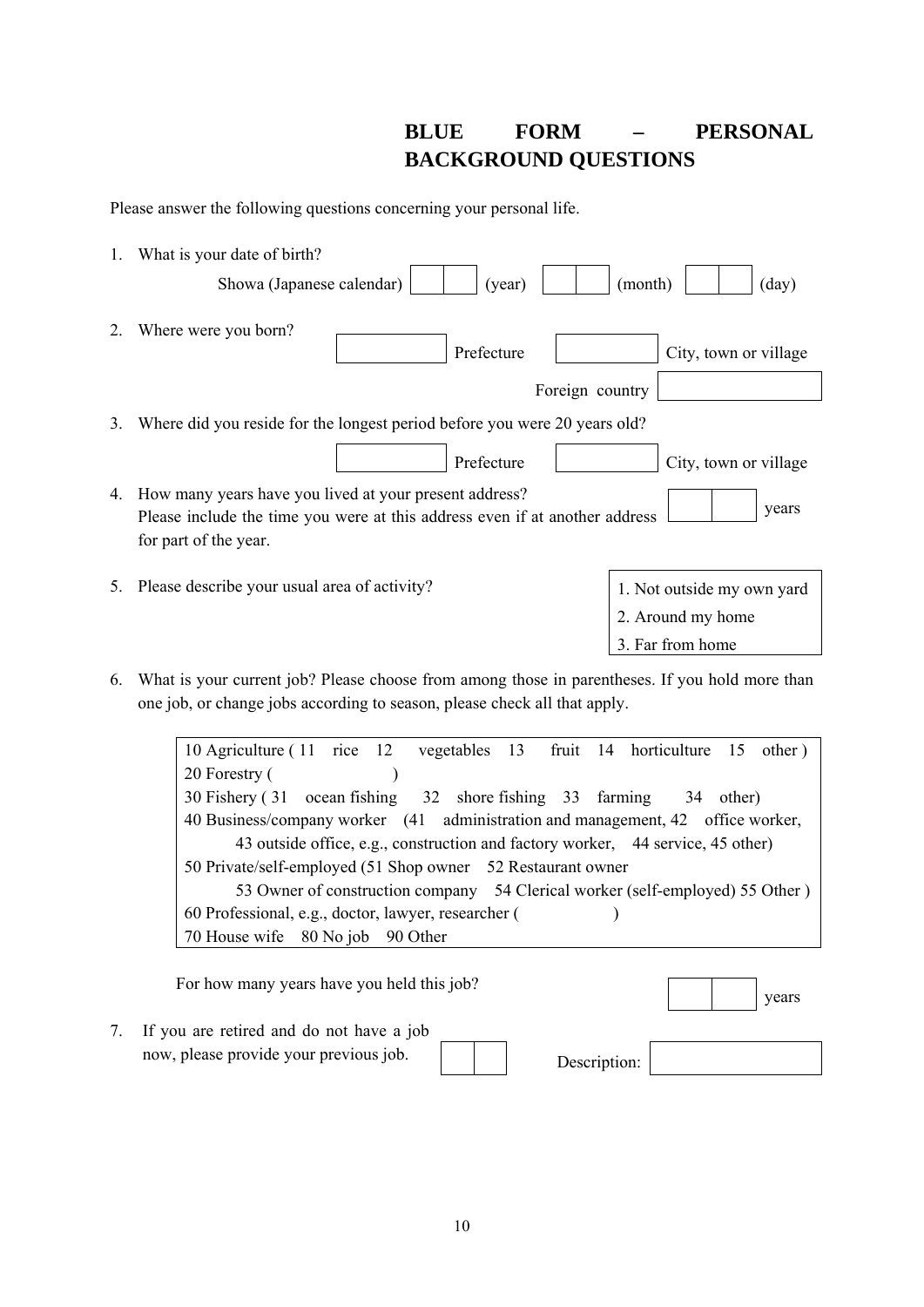|  |  |  |  |  | On average, how many hours do you work daily? (including housework) |
|--|--|--|--|--|---------------------------------------------------------------------|
|--|--|--|--|--|---------------------------------------------------------------------|

| 8.  | On average, how many hours do you work daily? (including housework)                          |                          |                     |                          |                                                                     | hours              |
|-----|----------------------------------------------------------------------------------------------|--------------------------|---------------------|--------------------------|---------------------------------------------------------------------|--------------------|
| 9.  | How busy are you day-to-day?                                                                 |                          |                     |                          |                                                                     |                    |
|     |                                                                                              | 1. Not busy              |                     | 2. Normal                |                                                                     | 3. Busy            |
|     | 10. How long on average do you engage in the following activities each day?                  |                          |                     |                          |                                                                     |                    |
|     |                                                                                              | Physical labor or sports |                     |                          | $\overline{1}$ . None<br>2. Less than 1 hour<br>3. More than 1 hour |                    |
|     |                                                                                              | Sitting                  |                     |                          | 1. Less than 3 hours<br>2.3-8 hours<br>3. More than 8 hours         |                    |
|     |                                                                                              | Standing or walking      |                     |                          | 1. Less than 1 hour<br>2.1-3 hours<br>3. More than 3 hours          |                    |
|     | 11. How many hours do you usually sleep?                                                     |                          | hours               |                          |                                                                     |                    |
| 12. | life<br>daily<br>similar<br>Is<br>your<br>day-to-day?                                        | 1.                       | Yes, repetitious    | 2.                       | No, not repetitious                                                 |                    |
|     | 13. How many times do you have breakfast each week?<br>1. Hardly ever<br>2. 1-2 times a week |                          | 3. 3-4 times a week |                          | 4. Almost every day                                                 |                    |
|     | 14. Do you often feel fatigued?<br>1. Never                                                  |                          | 2. Sometimes        |                          | 3. Always                                                           |                    |
|     |                                                                                              |                          |                     |                          |                                                                     |                    |
|     | 15. At present, with whom do you live?<br>Circle all that apply                              |                          | 1. Husband/wife     | 4. Other 5. Living alone | 2. Children                                                         | 3. Parents         |
|     | 16. Is there anybody who makes you feel relaxed when you talk with them?                     |                          |                     |                          | 1. No                                                               | 2. Yes             |
|     | 17. How many friends do you talk to at least once a week?                                    |                          |                     |                          |                                                                     |                    |
|     |                                                                                              | 1. Nobody                | $2.1-3$ people      | 3.                       |                                                                     | More than 4 people |
|     | 18. Is there anybody who approves of and supports you in your endeavors?                     |                          |                     |                          | 1. No                                                               | 2. Yes             |
|     | 19. Do you have any close friends to consult with about your personal                        |                          |                     |                          |                                                                     |                    |
|     | problems?                                                                                    |                          |                     |                          | 1. No                                                               | 2. Yes             |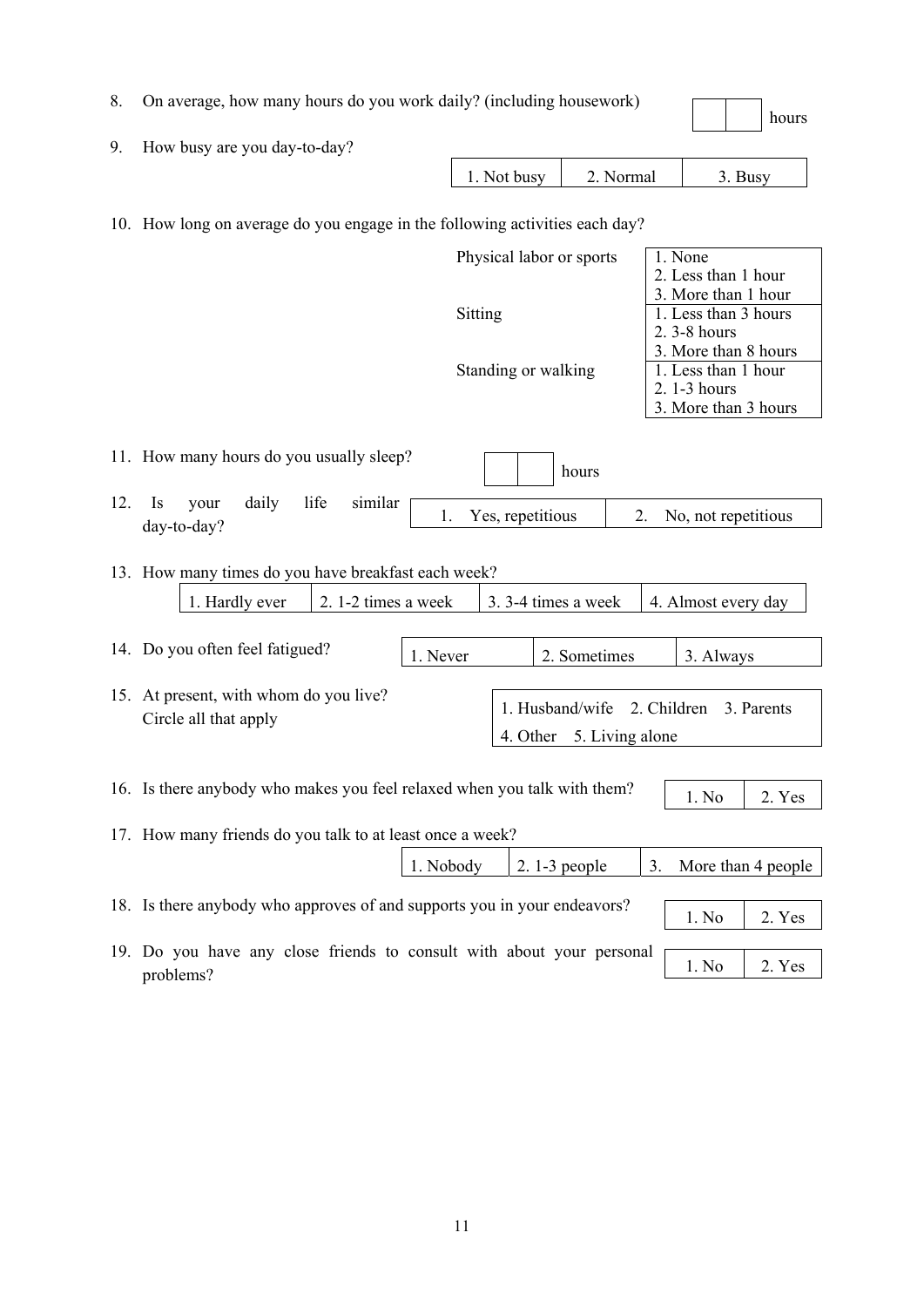#### 20. How would you describe your personality?

Please choose the most appropriate item for each category.

|     | Hasty and impatient<br>1.                                               | 2. | Average                                             | 3.          | Calm and peaceful                                      |  |  |
|-----|-------------------------------------------------------------------------|----|-----------------------------------------------------|-------------|--------------------------------------------------------|--|--|
|     | Quick tempered<br>1.                                                    | 2. | Average                                             | 3.          | Mild                                                   |  |  |
|     | Active<br>1.                                                            | 2. | Average                                             | 3.          | Passive                                                |  |  |
|     | Eager to excel in<br>1.<br>everything                                   | 2. | Average                                             | 3.          | Carefree and at ease about<br>everything               |  |  |
|     | Fastidious and fussy                                                    | 2. | Average                                             | 3.          | Rough and ready, easygoing                             |  |  |
|     | 21. When it is cold, do you use an electric blanket?<br>1. No<br>2. Yes |    |                                                     |             |                                                        |  |  |
|     | 22. Do you use an electric carpet?                                      |    |                                                     |             | 1. No<br>2. Yes                                        |  |  |
|     | 23. How often do you take a bath?                                       |    |                                                     |             |                                                        |  |  |
|     | 1. Less than 1 time a week                                              |    | 2. 2-3 times a week                                 |             | Almost every day<br>3.                                 |  |  |
| 24. | What is the temperature of the water in which you<br>usually bathe?     |    |                                                     | 1. Tepid    | 2. Average<br>3. Hot                                   |  |  |
|     | 25. Do you dye your hair?                                               |    |                                                     |             | 1. No<br>2. Yes                                        |  |  |
|     | 26. Do you have a bowel movement every day?                             |    |                                                     |             |                                                        |  |  |
|     | 1. More than 2 times a day                                              |    | 2. 1 time a day                                     |             | 3. 2-3 times a week                                    |  |  |
| 27. | How would you describe<br>the<br>consistency of your feces?             |    | 2. soft feces<br>1. diarrhea<br>4. hard feces<br>5. |             | 3. ordinary<br>diarrhea and constipation alternatively |  |  |
|     | 28. Do you think there is much stress in your daily life?               |    |                                                     | 1. A little | 3. A lot<br>2. Average                                 |  |  |
|     | 29. Do you have any hobbies?                                            |    |                                                     | 1. No       | 2. Yes<br>3. Yes, many                                 |  |  |
|     | 30. Do you think your life is enjoyable?                                |    | 1. No                                               | 2. Yes      | 3. Hard to say                                         |  |  |

This is the last page for males. The next page is for females only.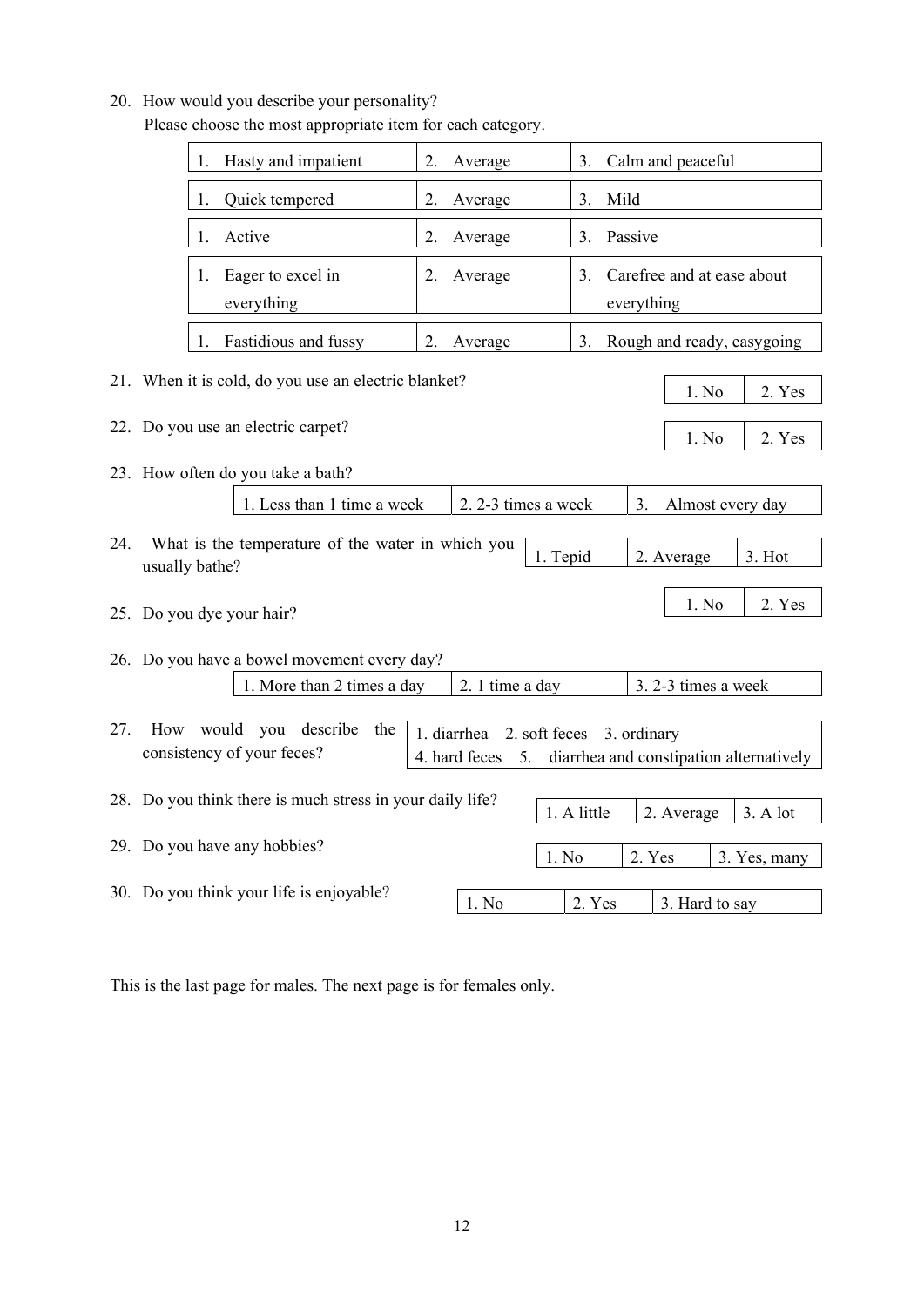# **PINK FORM – FEMALE SPECIFIC QUESTIONS**

Women, please answer the following questions.

|    | 1. How old were you when you first started menstruating?                                                    | years old                  |
|----|-------------------------------------------------------------------------------------------------------------|----------------------------|
| 2. | Do you still menstruate?<br>2. Natural menopause<br>1.<br>Yes                                               | 3. Artificial menopause    |
|    | If you no longer menstruate, how old were you when menopause began?                                         | years old                  |
| 3. | How would you describe the regularity of your menstrual cycle?<br>(before menopause if applicable)          | 1. Irregular<br>2. Regular |
|    | How long is your average cycle length?                                                                      | days                       |
| 4. | Have you ever taken hormone therapy for dysmenorrhea, contraception or<br>for menopausal problems?          | 1. No<br>2. Yes            |
|    | Are you currently taking hormones?                                                                          | 1. No<br>2. Yes            |
| 5. | In total, how many pregnancies have you had?<br>At what age was your first pregnancy?                       | times<br>years old         |
| 6. | In total, how many deliveries have you had (including still births)<br>At what age was your first delivery? | times<br>years old         |
|    | Did you breastfeed your children?                                                                           | 1. No<br>2. Yes            |

7. Have you ever been told by a doctor that you have had any of the following diseases? Check all that apply.  $\mathsf{r}$ 

| I that apply. | 1. None                                                           |
|---------------|-------------------------------------------------------------------|
|               | 2. mastopathy 3. mastitis                                         |
|               | 4. mammary gland tumor 5. Endometriosis 6. fibroids of the uterus |
|               | 7. ovarian cyst 8. others (                                       |